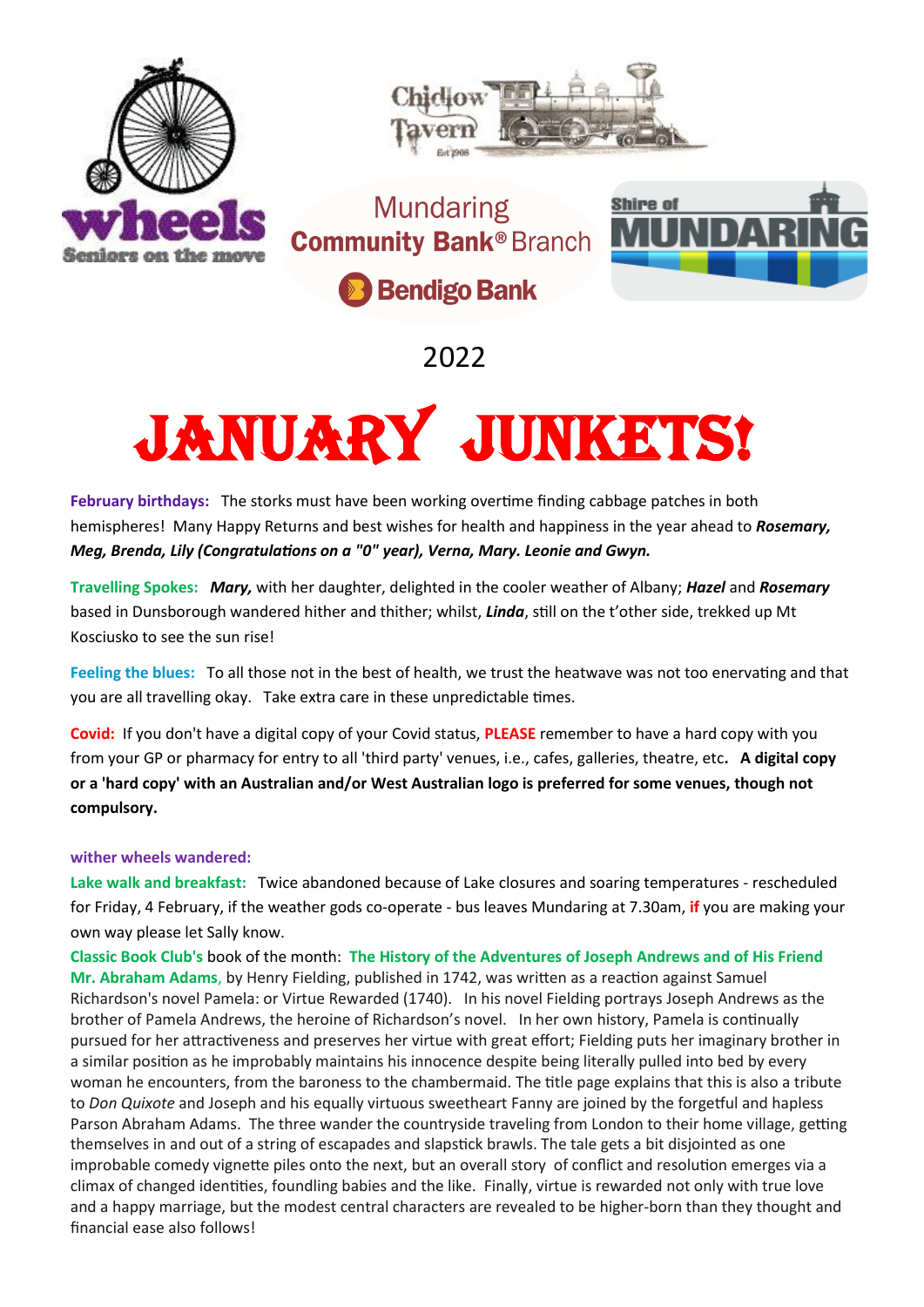**The Two Marys - Fringe Festival, Midland Junction Arts Centre -** *from Gwyneth's pen:*What a privilege to see the world premiere of this remarkable piece of theatre, developed in Midland of all places!

*"An ensemble development process led by playwright and director Suzanne Ingelbrecht to create a masquerade of storytelling, music and gothic romance, based on a true story featuring Frankenstein creator Mary Shelley and her friend, the writer, Mary Diana Dods."* Midland Junction Arts Centre

Being female, husbandless and poor is no place for a woman in 19<sup>th</sup> Century Britain. This is the fate of Mary Shelley and her friend of Mary Diana Dods, illegitimate daughter of a Scottish earl. Mary Shelley depends upon Shelley's father's reluctant support for her and her son after Shelley's death; Mary Dods on her father's less than generous allowance. The Marys devise a plot to rescue a young, pregnant, unmarried Isabella by having Mary Dods pose as Sir Walter Sholto Douglas and marry her. The couple escape to France but Mary is abandoned and ends up in a debtor's prison.

The finale is violent and confronting – where does fact end and imagination take over? No happy ending here I'm afraid. There are no props and no set, the intermittent music and stark black and white stylised projections evoke the mood of the few scenes, and the costume changes denote Mary Dods's status. (Good designer, poor seamstress – Mary Shelley's sleeve was torn off.).

The Junction is a great for intimate theatre. Those old school halls had wonderful acoustics.

The acting is brilliant, particularly Shirley Van Sanden as Dods, - went down that rabbit hole to find that she is a writer, director, producer, puppeteer… from Perth.

The play is certainly different and thought provoking; was Dods's gender bending more prevalent than we believe? Like other women, she wrote as a man to get her work published. Enjoyed it and would have loved to discuss it further.

## **Bonus: The Junction Gallery** *Toy Stories*

Artists, hobbyists, regional museums, and community groups showcase contemporary and historic toys handmade in Western Australia from the early 1920s to today. Particularly liked the woollen figures inspired by Tibetan painting and statues for a community group in Tibet to emulate because the artist can't be there in person now. From naïve to sophisticated, the exhibition is a lot of fun.

**Lunch at Lavender Bistro and Boutique, West Swan** - A quaint café/restaurant that serves a small menu, nothing over \$25, but something for every taste, presented with French flair - service was helpful and friendly, especially by our waiter. The boutique featured lavender products, beauty, fragrances balms and more. A relaxed couple of hours - good company, good food - in pleasant surroundings - we didn't sample the restaurant's sweet delights, opting for a stop at Midland Ice-creamery instead!

**Twilight Tunes, Sculpture Park -** a Shire of Mundaring summer offering - and late addition to the programme. A small coterie of Spokes gathered to listen to a solo Ben Buller and his guitar entertain with mellow old favourites and melodies of his own; followed by a mini version of the evergreen Mucky Duck Bush Band playing their toe tapping folk tunes. Towards the end of the evening young and old and in-between members of the audience were cajoled to take to 'the floor' - lots of laughter, tangled arms, legs, and feet as folk tried to remember what they'd been taught. A light-hearted finale to the evening - a shame the event wasn't better supported.

**Home movie -** *from Hazel's pen***:** Sally and Ray very kindly hosted the home movie on Australia Day. **Oddbal**l (2015) is the true story of an eccentric chicken farmer, played by Shane Jacobson, who trained his mischievous Maremma dog Oddball to protect a fairy penguin sanctuary from being decimated by fox attacks - less than 10 penguins, no sanctuary. The movie took place in the Victorian seaside town of Warrnambool and nearby Middle Island. There were a few laughs, romance and a heart-warming ending.

When we retired to the verandah, we were surprised by a three-course lunch prepared by Sally in honour of Australia Day. She had decorated the table with Australian flag tablecloths and we were treated to freshly made meat pies. What a treat!

*(2020 - latest count 70-100 penguins, and up to 7 dogs help guard the Island).*